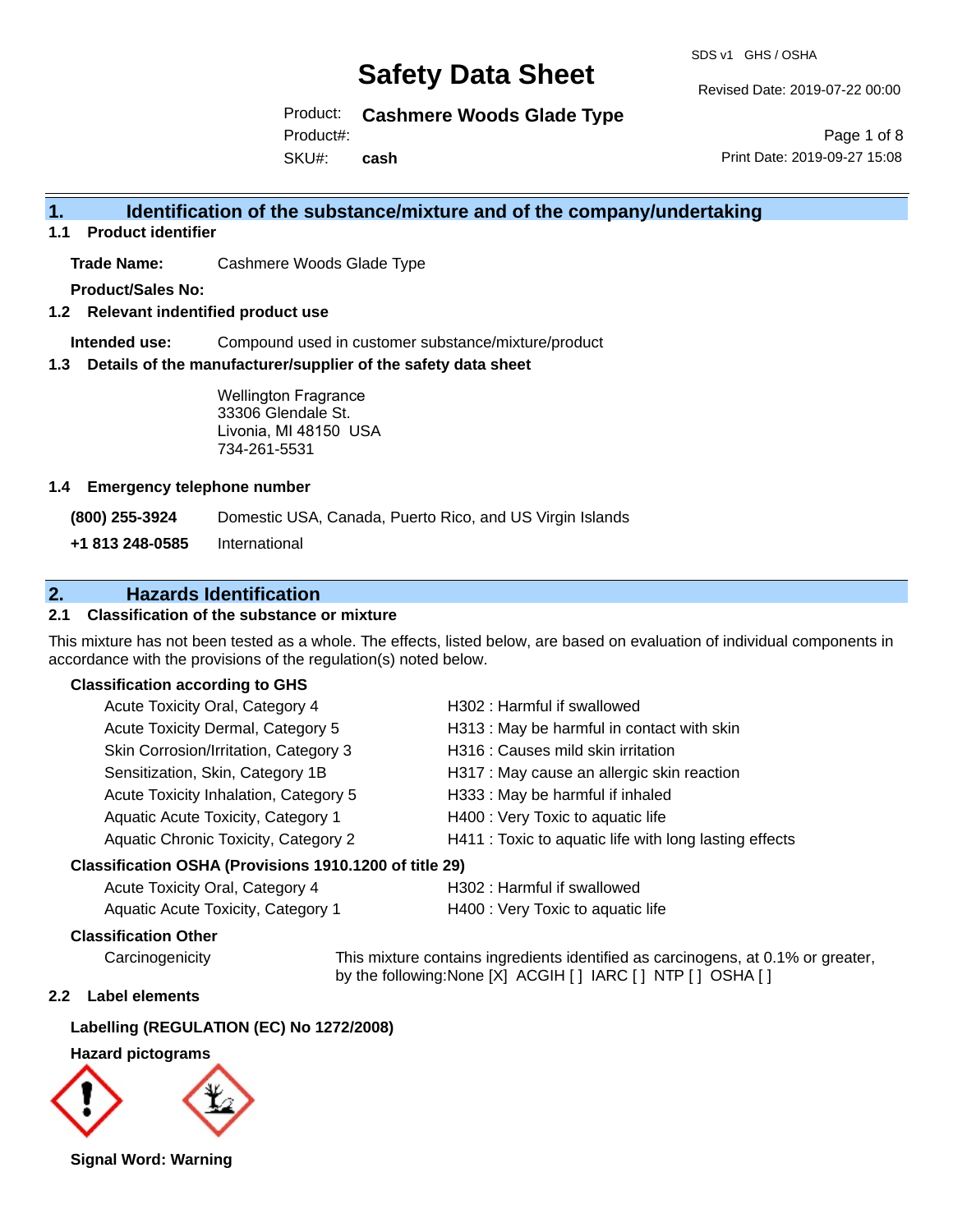#### SDS v1 GHS / OSHA

## **Safety Data Sheet**

Product: **Cashmere Woods Glade Type**

Product#:

SKU#: **cash** Revised Date: 2019-07-22 00:00

Page 2 of 8 Print Date: 2019-09-27 15:08

| <b>Hazard statments</b>         |                                                                                          |
|---------------------------------|------------------------------------------------------------------------------------------|
| H302                            | Harmful if swallowed                                                                     |
| H313                            | May be harmful in contact with skin                                                      |
| H316                            | Causes mild skin irritation                                                              |
| H317                            | May cause an allergic skin reaction                                                      |
| H333                            | May be harmful if inhaled                                                                |
| H400                            | Very Toxic to aquatic life                                                               |
| H411                            | Toxic to aquatic life with long lasting effects                                          |
| <b>Precautionary Statements</b> |                                                                                          |
| <b>Prevention:</b>              |                                                                                          |
| P <sub>264</sub>                | Wash hands thoroughly after handling                                                     |
| P <sub>270</sub>                | Do not eat, drink or smoke when using this product                                       |
| P272                            | Contaminated work clothing should not be allowed out of the workplace                    |
| P <sub>273</sub>                | Avoid release to the environment                                                         |
| <b>Response:</b>                |                                                                                          |
| $P301 + P312 + P330$            | IF SWALLOWED: Call a POISON CENTER or doctor/physician if you feel unwell Rinse<br>mouth |
| $P302 + P352$                   | IF ON SKIN: Wash with soap and water                                                     |
| $P304 + P312$                   | IF INHALED: Call a POISON CENTER or doctor/physician if you feel unwell                  |
| $P333 + P313$                   | If skin irritation or a rash occurs: Get medical advice/attention                        |
| P363                            | Wash contaminated clothing before reuse                                                  |
| P391                            | <b>Collect Spillage</b>                                                                  |
| 2.3<br><b>Other Hazards</b>     |                                                                                          |

**no data available**

## **3. Composition/Information on Ingredients**

## **3.1 Mixtures**

This product is a complex mixture of ingredients, which contains among others the following substance(s), presenting a health or environmental hazard within the meaning of the UN Globally Harmonized System of Classification and Labeling of Chemicals (GHS):

| CAS#<br>Ingredient       | EC#                                     | Conc.<br>Range | <b>GHS Classification</b>    |
|--------------------------|-----------------------------------------|----------------|------------------------------|
| 120-51-4                 | $204 - 402 - 9$                         | $60 - 70 %$    | H302; H313; H400; H411       |
| <b>Benzyl Benzoate</b>   |                                         |                |                              |
| 101-86-0                 | 202-983-3                               | $5 - 10 \%$    | H303; H316; H317; H400; H411 |
| Hexyl cinnamaldehyde     |                                         |                |                              |
| 118-58-1                 | 204-262-9                               | $2 - 5%$       | H303; H317; H320; H401; H412 |
| <b>Benzyl Salicylate</b> |                                         |                |                              |
| 54464-57-2               | 259-174-3                               | $2 - 5%$       | H315; H317; H400; H410       |
|                          | Tetramethyl Acetyloctahydronaphthalenes |                |                              |
| 32210-23-4               | 250-954-9                               | $2 - 5%$       | H303; H317; H401             |
|                          | 4-tert-Butylcyclohexyl acetate          |                |                              |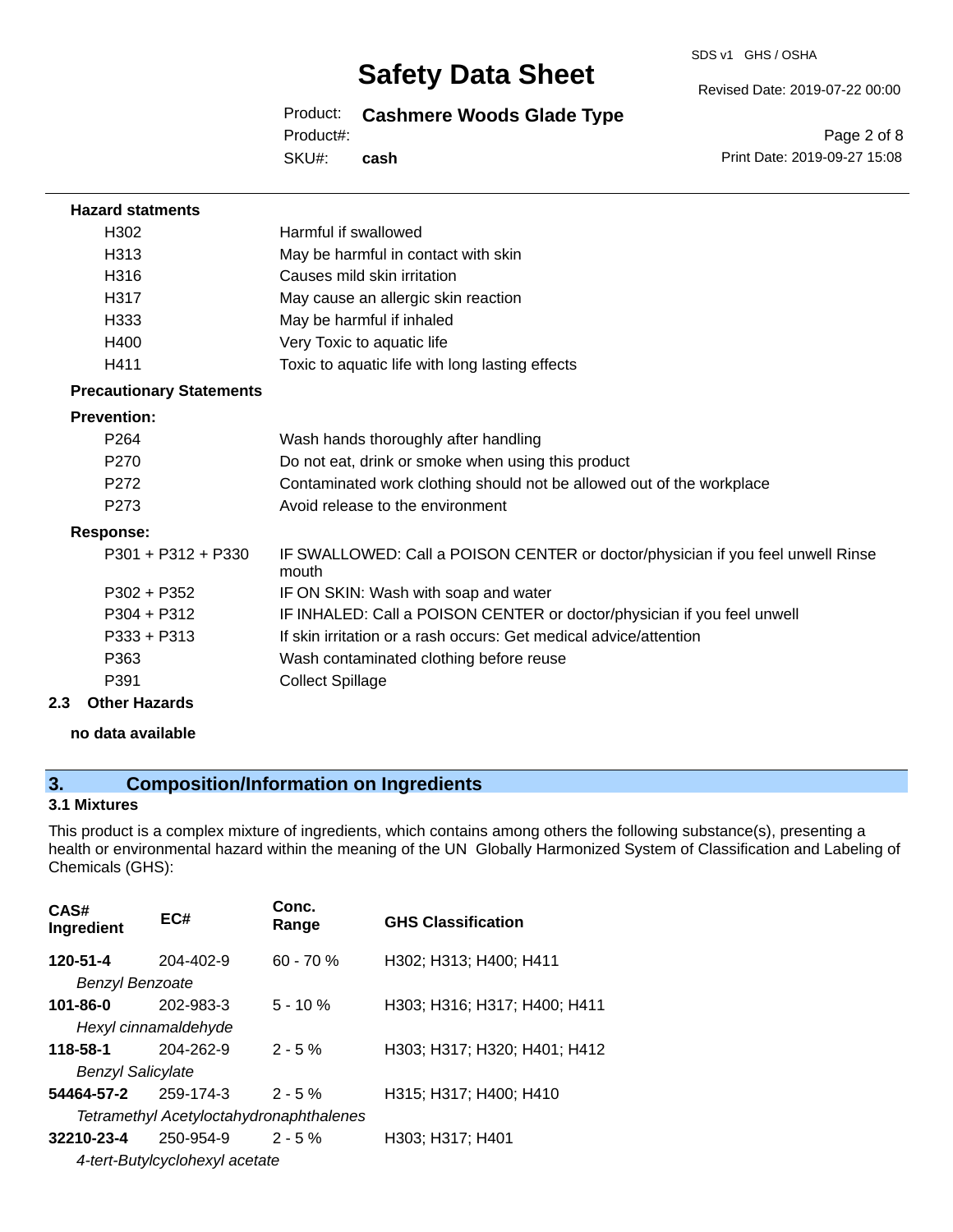SDS v1 GHS / OSHA

Revised Date: 2019-07-22 00:00

## Product: **Cashmere Woods Glade Type**

Product#:

SKU#: **cash**

#### Page 3 of 8 Print Date: 2019-09-27 15:08

| CAS#<br>Ingredient                                       | EC#                   | Conc.<br>Range | <b>GHS Classification</b>          |
|----------------------------------------------------------|-----------------------|----------------|------------------------------------|
| 1222-05-5                                                | 214-946-9             | $2 - 5%$       | H316; H400; H410                   |
|                                                          | Hexamethylindanopyran |                |                                    |
| 140-11-4                                                 | 205-399-7             | $2 - 5%$       | H303; H401; H412                   |
| Benzyl acetate                                           |                       |                |                                    |
| 78-70-6                                                  | 201-134-4             | $1 - 2%$       | H227; H303; H315; H317; H319; H402 |
| Linalool                                                 |                       |                |                                    |
| $121 - 33 - 5$                                           | 204-465-2             | $1 - 2%$       | H303; H319                         |
| vanillin                                                 |                       |                |                                    |
| 19870-74-7                                               | 243-384-7             | $1 - 2%$       | H317; H400; H410                   |
| Cedrol methyl ether                                      |                       |                |                                    |
| 14901-07-6                                               | 238-969-9             | $1 - 2%$       | H316; H401; H411                   |
| beta-lonone                                              |                       |                |                                    |
| 115-95-7                                                 | 204-116-4             | $1 - 2%$       | H227; H315; H317; H320; H402       |
| <b>Linalyl Acetate</b>                                   |                       |                |                                    |
| See Section 16 for full text of GHS classification codes |                       |                |                                    |

See Section 16 for full text of GHS classification codes which where not shown in section 2

Total Hydrocarbon Content (%  $w/w$ ) = 0.17

| $\overline{4}$ .<br><b>First Aid Measures</b>                                     |                                                                                                               |  |
|-----------------------------------------------------------------------------------|---------------------------------------------------------------------------------------------------------------|--|
| <b>Description of first aid measures</b><br>4.1                                   |                                                                                                               |  |
| Inhalation:                                                                       | Remove from exposure site to fresh air and keep at rest.<br>Obtain medical advice.                            |  |
| <b>Eye Exposure:</b>                                                              | Flush immediately with water for at least 15 minutes.<br>Contact physician if symptoms persist.               |  |
| <b>Skin Exposure:</b>                                                             | Remove contaminated clothes. Wash thoroughly with water (and soap).<br>Contact physician if symptoms persist. |  |
| Ingestion:                                                                        | Rinse mouth with water and obtain medical advice.                                                             |  |
| 4.2 Most important symptoms and effects, both acute and delayed                   |                                                                                                               |  |
| <b>Symptoms:</b>                                                                  | no data available                                                                                             |  |
| <b>Risks:</b>                                                                     | Refer to Section 2.2 "Hazard Statements"                                                                      |  |
| Indication of any immediate medical attention and special treatment needed<br>4.3 |                                                                                                               |  |
| Treatment:                                                                        | Refer to Section 2.2 "Response"                                                                               |  |
|                                                                                   |                                                                                                               |  |
| 5.<br><b>Fire-Fighting measures</b><br><b>Extinguishing media</b><br>5.1          |                                                                                                               |  |
|                                                                                   |                                                                                                               |  |
| Suitable:                                                                         | Carbon dioxide (CO2), Dry chemical, Foam                                                                      |  |
| <b>Unsuitable</b>                                                                 | Do not use a direct water jet on burning material                                                             |  |
| 5.2 Special hazards arising from the substance or mixture                         |                                                                                                               |  |
| <b>During fire fighting:</b>                                                      | Water may be ineffective                                                                                      |  |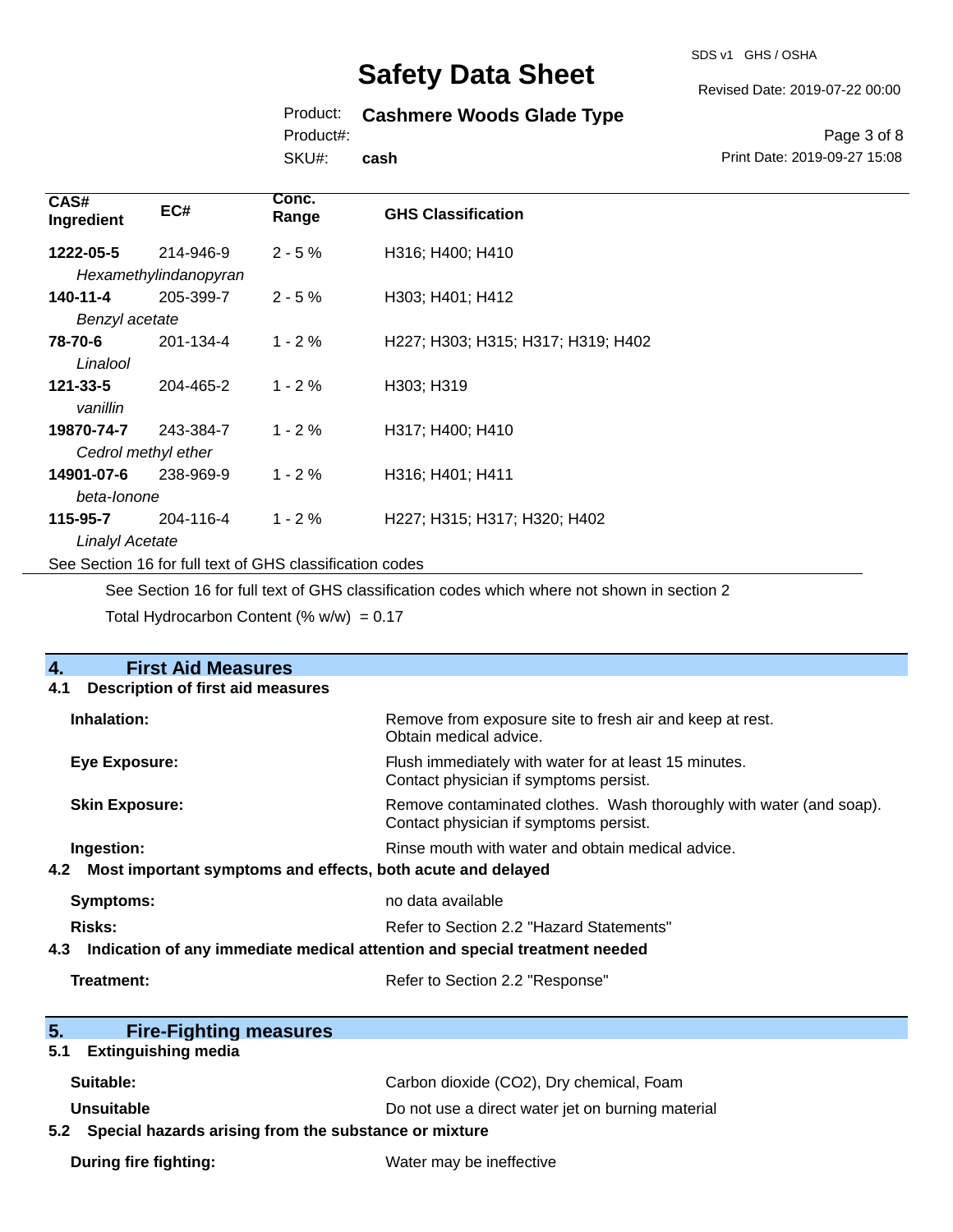SDS v1 GHS / OSHA

Revised Date: 2019-07-22 00:00

Print Date: 2019-09-27 15:08

Page 4 of 8

### Product: **Cashmere Woods Glade Type**

Product#:

SKU#: **cash**

**5.3 Advice for firefighters**

**Further information:** Standard procedure for chemical fires

### **6. Accidental Release Measures**

### **6.1 Personal precautions, protective equipment and emergency procedures**

Avoid inhalation and contact with skin and eyes. A self-contained breathing apparatus is recommended in case of a major spill.

#### **6.2 Environmental precautions**

Keep away from drains, soil, and surface and groundwater.

#### **6.3 Methods and materials for containment and cleaning up**

Clean up spillage promptly. Remove ignition sources. Provide adequate ventilation. Avoid excessive inhalation of vapors. Gross spillages should be contained by use of sand or inert powder and disposed of according to the local regulations.

#### **6.4 Reference to other sections**

Not Applicable

## **7. Handling and Storage**

#### **7.1 Precautions for safe handling**

Apply according to good manufacturing and industrial hygiene practices with proper ventilation. Do not drink, eat or smoke while handling. Respect good personal hygiene.

#### **7.2 Conditions for safe storage, including any incompatibilities**

Store in a cool, dry and ventilated area away from heat sources and protected from light in tightly closed original container. Avoid uncoated metal container. Keep air contact to a minimum.

#### **7.3 Specific end uses**

No information available

### **8. Exposure Controls/Personal Protection**

#### **8.1 Control parameters**

**Exposure Limits: Component** ACGIH TWA ppm STEL ppm TWA ppm STEL ppm ACGIH OSHA OSHA **140-11-4** *Benzyl acetate* 10

**Engineering Controls:** Use local exhaust as needed.

#### **8.2 Exposure controls - Personal protective equipment**

| Eye protection:                | Tightly sealed goggles, face shield, or safety glasses with brow guards and side shields, etc.<br>as may be appropriate for the exposure |
|--------------------------------|------------------------------------------------------------------------------------------------------------------------------------------|
| <b>Respiratory protection:</b> | Avoid excessive inhalation of concentrated vapors. Apply local ventilation where appropriate.                                            |
| <b>Skin protection:</b>        | Avoid Skin contact. Use chemically resistant gloves as needed.                                                                           |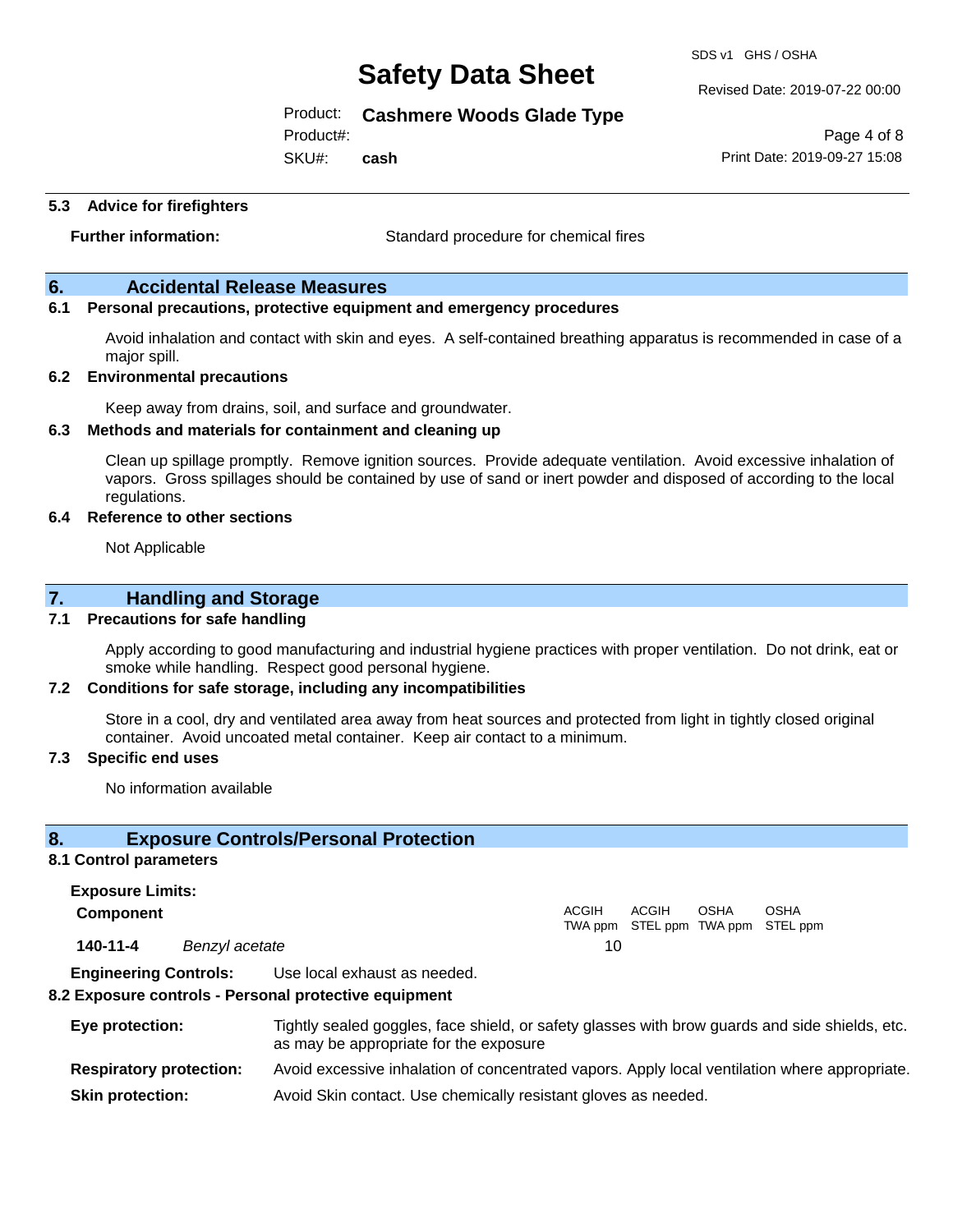SDS v1 GHS / OSHA

Revised Date: 2019-07-22 00:00

Product: **Cashmere Woods Glade Type** SKU#: Product#: **cash**

Page 5 of 8 Print Date: 2019-09-27 15:08

## **9. Physical and Chemical Properties**

## **9.1 Information on basic physical and chemical properties**

| Appearance:                  | Liquid                          |
|------------------------------|---------------------------------|
| Odor:                        | Conforms to Standard            |
| Color:                       | Colorless to Yellow Tint (G0-1) |
| <b>Viscosity:</b>            | Liquid                          |
| <b>Freezing Point:</b>       | Not determined                  |
| <b>Boiling Point:</b>        | Not determined                  |
| <b>Melting Point:</b>        | Not determined                  |
| <b>Flashpoint (CCCFP):</b>   | >200 F (93.33 C)                |
| <b>Auto flammability:</b>    | Not determined                  |
| <b>Explosive Properties:</b> | None Expected                   |
| <b>Oxidizing properties:</b> | None Expected                   |
| Vapor Pressure (mmHg@20 C):  | 0.0479                          |
| %VOC:                        | 0.05                            |
| Specific Gravity @ 25 C:     | 1.0670                          |
| Density @ 25 C:              | 1.0640                          |
| Refractive Index @ 20 C:     | 1.5480                          |
| Soluble in:                  | Oil                             |

## **10. Stability and Reactivity**

| 10.1 Reactivity                         | None                                               |
|-----------------------------------------|----------------------------------------------------|
| <b>10.2 Chemical stability</b>          | Stable                                             |
| 10.3 Possibility of hazardous reactions | None known                                         |
| <b>10.4 Conditions to avoid</b>         | None known                                         |
| 10.5 Incompatible materials             | Strong oxidizing agents, strong acids, and alkalis |
| 10.6 Hazardous decomposition products   | None known                                         |

| 11. | <b>Toxicological Information</b>  |  |
|-----|-----------------------------------|--|
|     | <b>11.1 Toxicological Effects</b> |  |

Acute Toxicity Estimates (ATEs) based on the individual Ingredient Toxicity Data utilizing the "Additivity Formula"

| Acute toxicity - Oral - (Rat) mg/kg          | (LD50: 1864.4670) Harmful if swallowed                   |
|----------------------------------------------|----------------------------------------------------------|
| Acute toxicity - Dermal - (Rabbit) mg/kg     | (LD50: 3991.2580) May be harmful in contact with skin    |
| Acute toxicity - Inhalation - (Rat) mg/L/4hr | (LD50: 90.8107) May be harmful if inhaled                |
| <b>Skin corrosion / irritation</b>           | May be harmful if inhaled                                |
| Serious eye damage / irritation              | Not classified - the classification criteria are not met |
| <b>Respiratory sensitization</b>             | Not classified - the classification criteria are not met |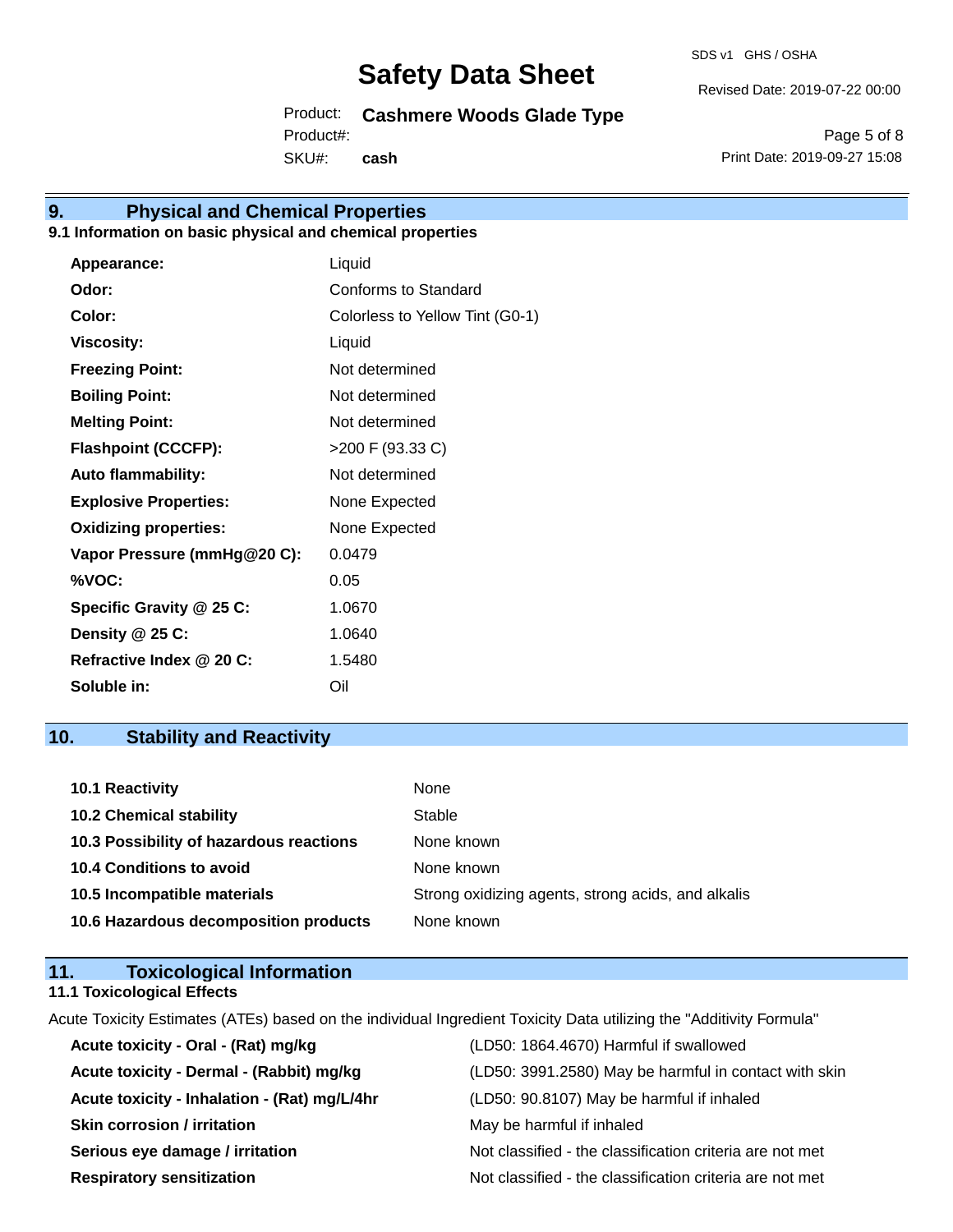SDS v1 GHS / OSHA

Revised Date: 2019-07-22 00:00

Product: **Cashmere Woods Glade Type**

SKU#: Product#: **cash**

#### Page 6 of 8 Print Date: 2019-09-27 15:08

| <b>Skin sensitization</b>                          | May cause an allergic skin reaction                      |
|----------------------------------------------------|----------------------------------------------------------|
| <b>Germ cell mutagenicity</b>                      | Not classified - the classification criteria are not met |
| Carcinogenicity                                    | Not classified - the classification criteria are not met |
| <b>Reproductive toxicity</b>                       | Not classified - the classification criteria are not met |
| Specific target organ toxicity - single exposure   | Not classified - the classification criteria are not met |
| Specific target organ toxicity - repeated exposure | Not classified - the classification criteria are not met |
| <b>Aspiration hazard</b>                           | Not classified - the classification criteria are not met |
|                                                    |                                                          |

| <b>12.1 Toxicity</b>               |                                                 |
|------------------------------------|-------------------------------------------------|
| <b>Acute acquatic toxicity</b>     | Very Toxic to aquatic life                      |
| <b>Chronic acquatic toxicity</b>   | Toxic to aquatic life with long lasting effects |
| <b>Toxicity Data on soil</b>       | no data available                               |
| <b>Toxicity on other organisms</b> | no data available                               |
| 12.2 Persistence and degradability | no data available                               |
| 12.3 Bioaccumulative potential     | no data available                               |
| 12.4 Mobility in soil              | no data available                               |
| 12.5 Other adverse effects         | no data available                               |
|                                    |                                                 |

## **13. Disposal Conditions**

**12. Ecological Information** 

### **13.1 Waste treatment methods**

Do not allow product to reach sewage systems. Dispose of in accordance with all local and national regulations. Send to a licensed waste management company.The product should not be allowed to enter drains, water courses or the soil. Do not contaminate ponds, waterways or ditches with chemical or used container.

## **14. Transport Information**

| <b>Marine Pollutant</b>                                       | Yes. Ingredient of greatest environmental impact:<br>120-51-4 : (60 - 70 %) : Benzyl Benzoate |              |                                     |                 |               |
|---------------------------------------------------------------|-----------------------------------------------------------------------------------------------|--------------|-------------------------------------|-----------------|---------------|
| <b>Regulator</b>                                              |                                                                                               | <b>Class</b> | <b>Pack Group</b>                   | <b>Sub Risk</b> | UN-nr.        |
| U.S. DOT (Non-Bulk)                                           |                                                                                               |              | Not Regulated - Not Dangerous Goods |                 |               |
| <b>Chemicals NOI</b>                                          |                                                                                               |              |                                     |                 |               |
| <b>ADR/RID (International Road/Rail)</b>                      |                                                                                               |              |                                     |                 |               |
| <b>Environmentally Hazardous</b><br>Substance, Liquid, n.o.s. |                                                                                               | 9            | Ш                                   |                 | UN3082        |
| <b>IATA (Air Cargo)</b>                                       |                                                                                               |              |                                     |                 |               |
| <b>Environmentally Hazardous</b><br>Substance, Liquid, n.o.s. |                                                                                               | 9            | Ш                                   |                 | <b>UN3082</b> |
| IMDG (Sea)                                                    |                                                                                               |              |                                     |                 |               |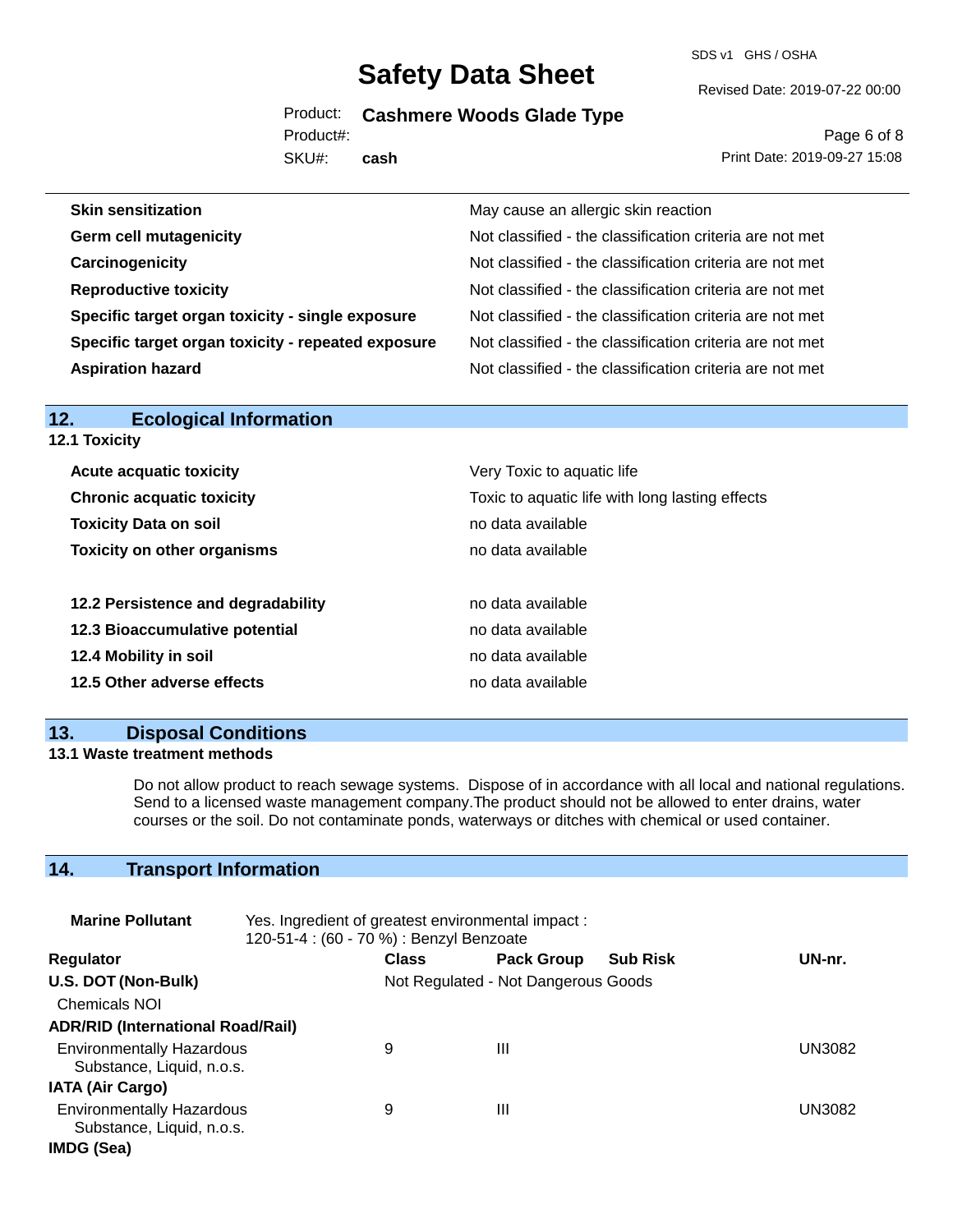SDS v1 GHS / OSHA

#### Revised Date: 2019-07-22 00:00

## Product: **Cashmere Woods Glade Type**

Product#:

SKU#: **cash**

Page 7 of 8 Print Date: 2019-09-27 15:08

| <b>Environmentally Hazardous</b><br>Substance, Liquid, n.o.s. | 9         | Ш                                                                                                | UN3082 |
|---------------------------------------------------------------|-----------|--------------------------------------------------------------------------------------------------|--------|
| 15.<br><b>Regulatory Information</b>                          |           |                                                                                                  |        |
| <b>U.S. Federal Regulations</b>                               |           |                                                                                                  |        |
| <b>TSCA (Toxic Substance Control Act)</b>                     |           | All components of the substance/mixture are listed or exempt                                     |        |
| 40 CFR(EPCRA, SARA, CERCLA and CAA)                           |           | This product contains NO components of concern.                                                  |        |
| <b>U.S. State Regulations</b>                                 |           |                                                                                                  |        |
| <b>California Proposition 65 Warning</b>                      |           | This product contains the following components:                                                  |        |
| 123-35-3(NF 204-622-5 $\le$ 17 ppm                            |           | beta-Myrcene (Natural Source)                                                                    |        |
| <b>Canadian Regulations</b>                                   |           |                                                                                                  |        |
| <b>DSL</b>                                                    |           | 100.00% of the components are listed or exempt. The following<br>components are NOT on the List: |        |
| 476332-65-7                                                   | $= 6$ ppm | 2H-Indeno[4,5b] furan, decahydro-2,2,6,6,7,8,,8-heptamethyl                                      |        |

## **16. Other Information**

#### **GHS H-Statements referred to under section 3 and not listed in section 2**

| H227 : Combustible liquid                                   | H303 : May be harmful if swallowed                       |
|-------------------------------------------------------------|----------------------------------------------------------|
| H315 : Causes skin irritation                               | H317 : May cause an allergic skin reaction               |
| H319 : Causes serious eye irritation                        | H320 : Causes eye irritation                             |
| H401 : Toxic to aquatic life                                | H402 : Harmful to aquatic life                           |
| H410 : Very toxic to aquatic life with long lasting effects | H412 : Harmful to aquatic life with long lasting effects |
| <b>Total Fractional Values</b>                              |                                                          |
| (TFV) Risk                                                  | (TFV) Risk                                               |
| (62.31) Aquatic Chronic Toxicity, Category 3                | (55.06) Acute Toxicity Inhalation, Category 5            |
| (8.35) Sensitization, Skin, Category 1B                     | (6.20) Aquatic Chronic Toxicity, Category 2              |
| (3.56) Aquatic Chronic Toxicity, Category 4                 | (3.12) Aquatic Acute Toxicity, Category 1                |
| (2.12) Skin Corrosion/Irritation, Category 3                | (1.25) Acute Toxicity Dermal, Category 5                 |
| (1.07) Acute Toxicity Oral, Category 4                      |                                                          |

#### Remarks

This safety data sheet is based on the properties of the material known to Wellington Fragrance at the time the data sheet was issued. The safety data sheet is intended to provide information for a health and safety assessment of the material and the circumstances, under which it is packaged, stored or applied in the workplace. For such a safety assessment Wellington Fragrance holds no responsibility. This document is not intended for quality assurance purposes.